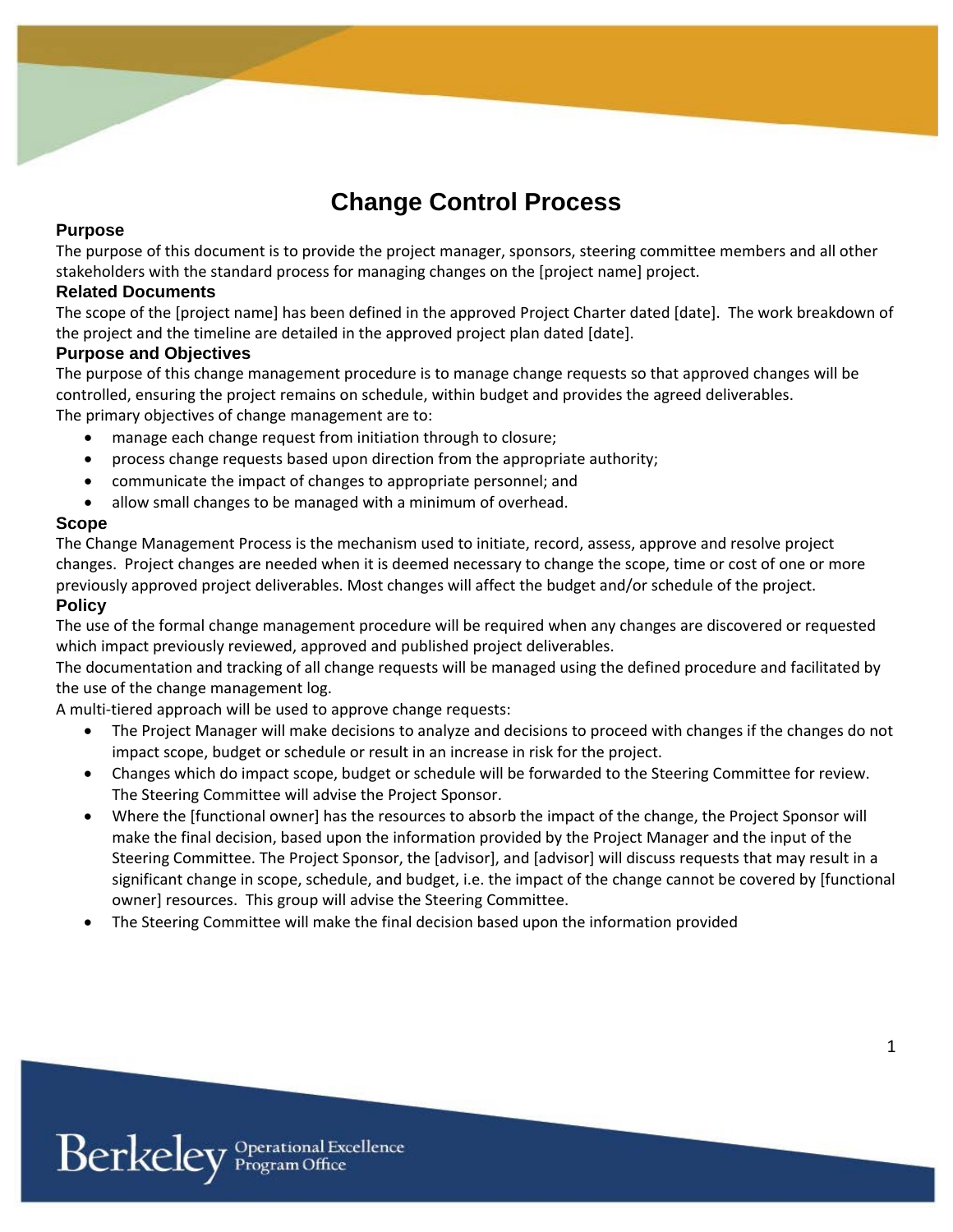Decision Matrix

|                                                                    |                                | Iso <sub>pe Change</sub> | Increase budget | nor increase burget | Increase risk | Torinoese<br>Kingage | I increases scrience | <b>Individual Manufacture</b> |
|--------------------------------------------------------------------|--------------------------------|--------------------------|-----------------|---------------------|---------------|----------------------|----------------------|-------------------------------|
| The impact of the change may                                       | Decision by Project Manager    | N                        | N               | Y                   | N             | Y                    | N                    |                               |
| be absorbed by [functional<br>owner]                               | Vet with Steering Committee    | Υ                        | Y               | N                   | Y             | N                    | Υ                    | N                             |
|                                                                    | Decision by Project Sponsor    | Y                        | Y               | Y                   | Y             | Y                    | Υ                    |                               |
| absorbed by<br>change<br><b>[functional</b><br>cannot be<br>owner] | Vet with [advisor names]       | Y                        | Y               | n/a                 | Y             | n/a                  | Υ                    | n/a                           |
| the                                                                | Decision by Steering Committee | Y                        | Y               | Υ                   | Υ             | Y                    | Y                    | Υ                             |

The following is a general guideline for the change management process. Most changes will require a subset of the steps listed.

# **Procedures**

Each request will be tracked from the time of presentation through:

- 1. Identify (identify and document the required change)
- 2. Validate (verify the change is valid and requires management)
- 3. Analyze (analyze and record schedule, cost and effort impact of change)
- 4. Control (decide whether to execute the change)
- 5. Action (execute decision, including revision to project plans if necessary)
- 6. Close (verify that action is complete and close change request)

# **Identify Change Request**

| <b>Action</b>                                       | <b>Responsibility</b>                 |  |  |
|-----------------------------------------------------|---------------------------------------|--|--|
| ↑ [location]).<br>Identify and record the issue (in | Project<br>Lead<br>Team<br>Manager or |  |  |

# **Validate Change Request**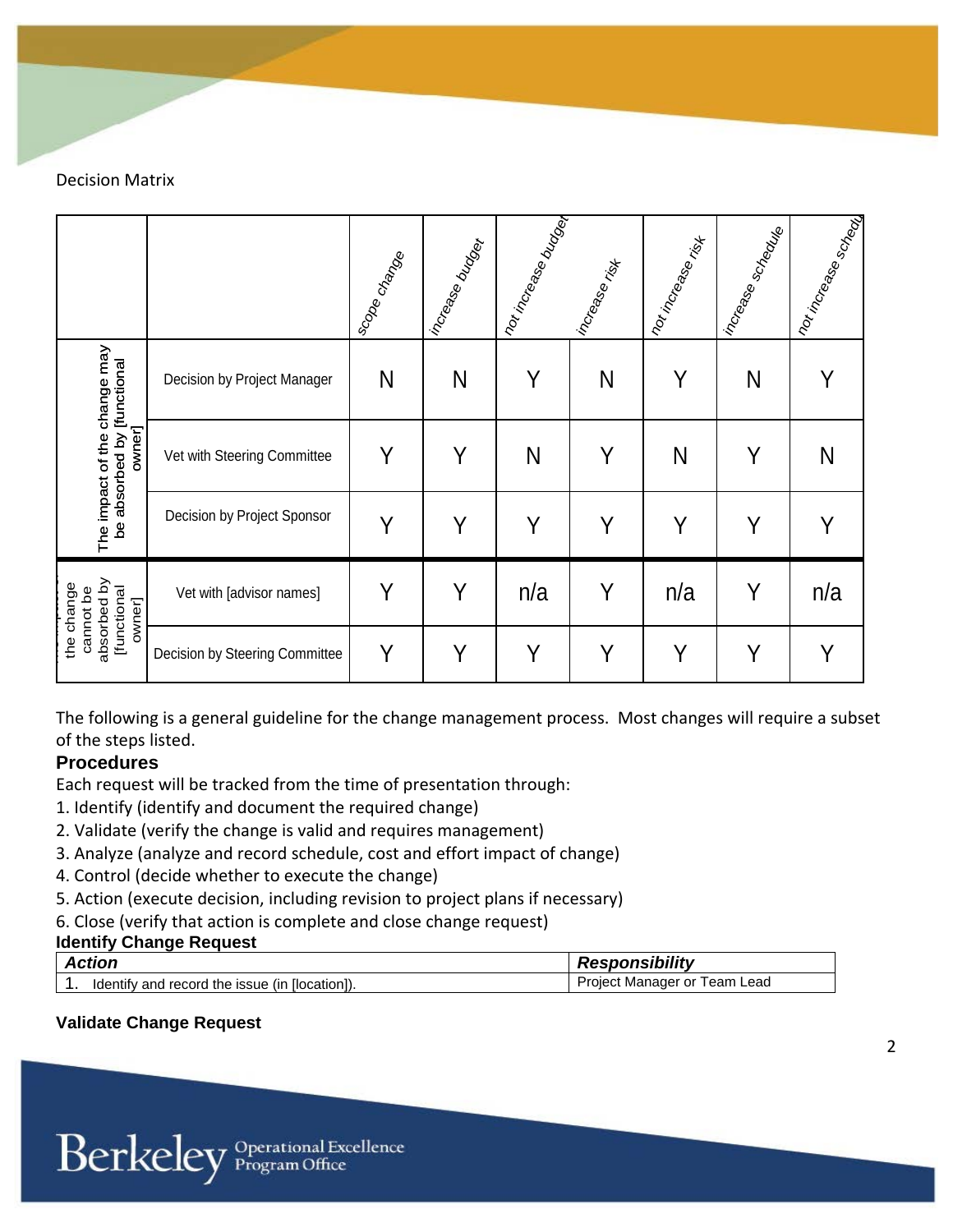|      | <b>Action</b>                                                      | <b>Responsibility</b>  |
|------|--------------------------------------------------------------------|------------------------|
|      | Identify member of the management team as the issue owner.         | <b>Project Manager</b> |
| - 3. | Validate change request with project team members as appropriate.  |                        |
| 4.   | Assess and evaluate change for necessity to project.               |                        |
| -5.  | Update change request with target date for completion of analysis. |                        |

# **Analyze Impact**

|    | <b>Action</b>                                                            | <b>Responsibility</b>  |
|----|--------------------------------------------------------------------------|------------------------|
| 6. | Triage w/ consultation of the Project Sponsor                            | <b>Project Manager</b> |
|    | Meet contract requirements for responding to Change Requests.            |                        |
| 8. | Assign resources to review the impact of the change request.             |                        |
| 9. | Direct activity to assess the scope, cost and schedule impact of the     |                        |
|    | change.                                                                  |                        |
|    | 10. Update change request with impact analysis and estimates in terms of |                        |
|    | scope, cost, schedule and effort impacts.                                |                        |
|    | 11. Update change request with target date for decision.                 |                        |

#### **Control Change Request**

| <b>Action</b>                                                                  | <b>Responsibility</b>            |
|--------------------------------------------------------------------------------|----------------------------------|
| 12. Meet Sigma contract requirements for responding to Change Requests.        | <b>Project Manager</b>           |
| Determine required approvals and assign priority to the change request.<br>13. |                                  |
| 14. If changes impact scope, budget or schedule place request on agenda for    |                                  |
| next Steering Committee meeting.                                               |                                  |
| 15. If changes do not impact scope, budget or schedule decide whether to       |                                  |
| proceed with the change.                                                       |                                  |
| 16. Review and discuss analysis of change request.                             | <b>Steering Committee</b>        |
| Develop recommendation for the Project Sponsor.<br>17.                         |                                  |
| 18. Decide whether to proceed with the change.                                 | <b>Project Sponsor</b>           |
| If impact of change cannot be absorbed by [functional owner], schedule<br>19.  |                                  |
| discussion with [advisor names].                                               |                                  |
| 20. Review and discuss analysis of change request.                             | Project Sponsor, [advisor names] |
| 21. If change request should be escalated to Steering Committee, place         |                                  |
| request on agenda for next meeting (or email if request is urgent).            |                                  |
| 22. Develop recommendation for the Steering Committee.                         |                                  |
| 23. Review and discuss analysis of change request.                             | <b>Steering Committee</b>        |
| 24. Decide whether to proceed with the change.                                 |                                  |
| 25. Generate approval signature sheets for each outstanding change request.    | <b>Project Sponsor</b>           |
| 26. Update status of change request with control decision.                     |                                  |

# **Action Change Request**

| <b>Action</b>                                                        | <b>Responsibility</b>                 |
|----------------------------------------------------------------------|---------------------------------------|
| 27. Negotiate contract changes.                                      | Project Manager, Project Sponsor,     |
| 28. Execute contract changes.                                        | <b>Technology Acquisition Manager</b> |
| 29. Incorporate change request into appropriate plans and work plan. | <b>Project Manager</b>                |
| 30. Update work plan baseline for agreed changes.                    |                                       |

## **Close Change Request**

| <b>Action</b>                                           | <b>Responsibility</b>  |
|---------------------------------------------------------|------------------------|
| 31. Close change request                                | <b>Project Manager</b> |
| -32.<br>. Communicate work plan change to project team. |                        |